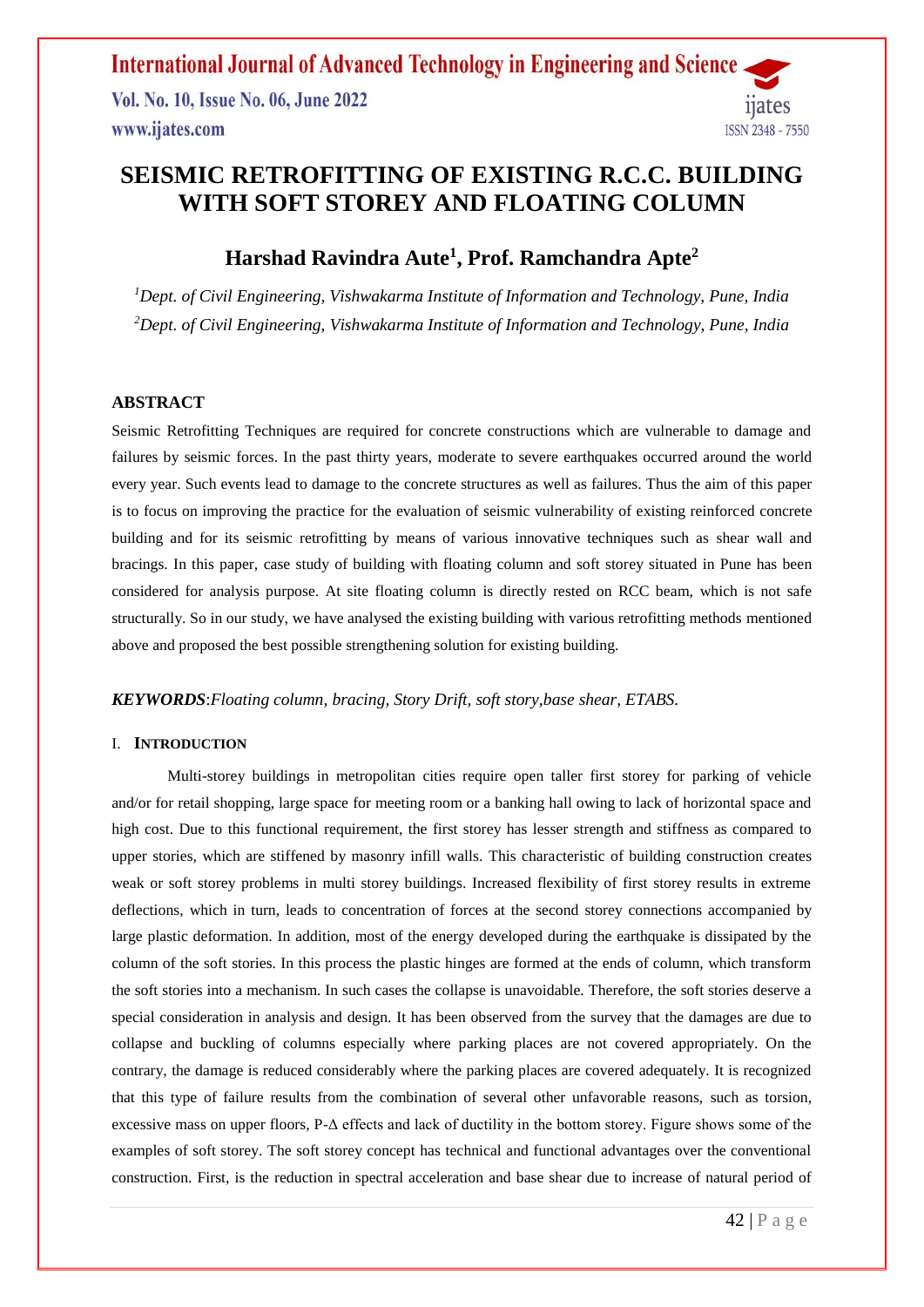#### **International Journal of Advanced Technology in Engineering and Science** Vol. No. 10, Issue No. 06, June 2022 11ates www.ijates.com **ISSN 2348 - 7550**

vibration of structure as in a base isolated structure. However, the price of this force reduction is paid in the form of an increase in structural displacement and inter storey drift, thus entailing a significant P-Δ effect, which is threat to the stability of the structure. Secondly taller first storey is sometimes necessitated for parking of vehicles and /or retail shopping, large space for meeting room or banking hall. Due to this, functional requirement, the first storey has lesser stiffness of columns as compared to stiff upper floor rooms, which are generally constructed with masonry infill walls.

Floating column is a vertical member, which at its lower level rests on a beam which is a horizontal member. The beam in turn transfers load to the column below it, thus load transfer path in the discontinuous frame changes from vertical to horizontal. There are many projects in which floating columns are adopted, especially above the ground floor, where transfer girders are employed, so that more open space is available in the ground floor. These open spaces may be required for assembly hall or parking purpose. Thus floating column is also an often encountered construction practice, that it should be avoided because it leads to the overload of the beams. The joint between beam and floating column are considered as critical since their stability influence the overall stability of building and failure of beam-column joint in concrete moment resisting frame was identified as one of the leading causes of collapse of such structure.

R.C.C. buildings with column that hang or float on beams at an intermediate storey and do not go all the way to the foundation have discontinuities in the load transfer path. Since balconies are not counted in the Floor space index (FSI) , building having balconies overhanging in the upper stories beyond the footprint area at the ground storey overhangs up to 1.2m to 1.5 m in plan are usually provided on each side of the building. In the upper storey, the perimeter columns of the ground storey are discontinued, and floating columns are provided along the overhanging perimeter of the building. This floating columns rest at the taper overhanging beams without considering the increased vulnerability of the lateral load resisting system due to vertical discontinuity.





Fig. 1 Soft story failure Fig. 2 Floating Column building failure

Steel bracing is a highly efficient and economical method of resisting horizontal forces in a frame structure. Bracing has been used to stabilize laterally the majority of the world's tallest building structures as well as one of the major retrofit measures. Bracing is efficient because the diagonals work in axial stress and therefore call for minimum member sizes in providing stiffness and strength against horizontal shear. A bracing system improves the seismic performance of the frame by increasing its lateral stiffness and capacity. Through the addition of the bracing system, load could be transferred out of the frame and into the braces, bypassing the weak columns while increasing strength. Steel braced frames are efficient structural systems for buildings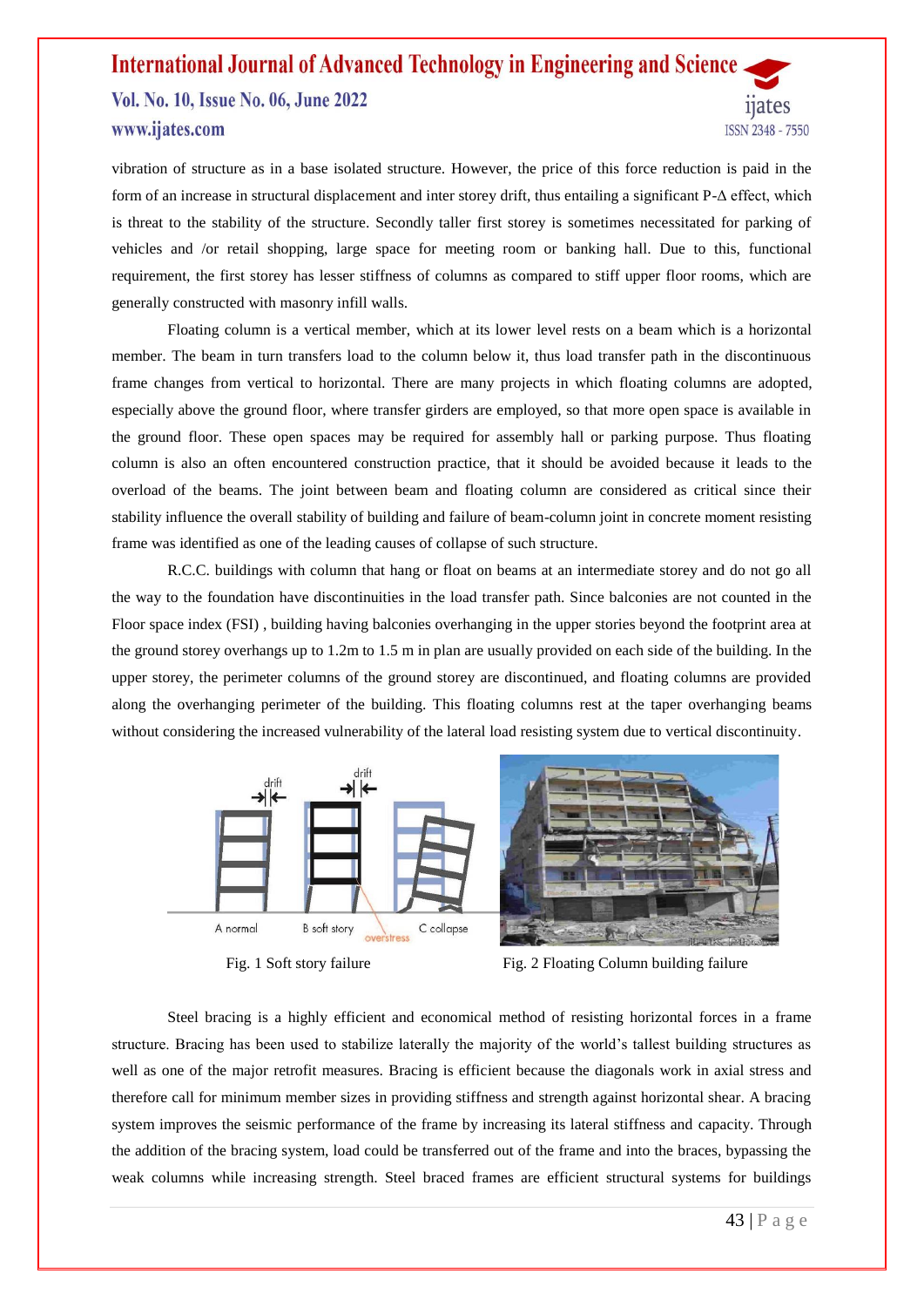### **International Journal of Advanced Technology in Engineering and Science** Vol. No. 10, Issue No. 06, June 2022 www.ijates.com **ISSN 2348 - 7550**

subjected to seismic or wind lateral loadings. Therefore, the use of steel bracing systems for retrofitting reinforced concrete frames with inadequate lateral resistance is attractive.

#### **1.1 Seismic Retrofitting**

Seismic Retrofitting Techniques are required for concrete constructions which are vulnerable to damage and failures by seismic forces. In the past thirty years, moderate to severe earthquakes occured around the world every year. Such events lead to damage to the concrete structures as well as failures. Thus the aim is to focus on a few specific procedures which may improve the practice for the evaluation of seismic vulnerability of existing reinforced concrete buildings of more importance and for their seismic retrofitting by means of various innovative techniques such as base isolation and mass reduction. So Seismic Retrofitting is a collection of mitigation technique for Earthquake engineering. It is of utmost importance for historic monuments, areas prone to severe earthquakes and tall or expensive structures.

#### **Seismic Retrofitting of Concrete Structures:**

- To ensure the safety and security of a building, employees, structure functionality, machinery and inventory
- Essential to reduce hazard and losses from non-structural elements.
- Concerned with structural improvement to reduce seismic hazard.
- Important buildings must predominantly be strengthened whose services are assumed to be essential just after an earthquake like hospitals.

There are several methods for seismic retrofitting as mentioned below:

- Adding shear wall
- Adding infill wall
- Adding bracing
- Wall thickening
- Mass reduction
- Base isolation

Here in this paper we will be using Shear wall and bracing as seismic retrofitting methods for an existing G+5 building situated in Pune.

RC shear walls carry earthquake loads down to the foundation. They provide large strength and stiffness to building in the direction of their orientation





Fig. 3Use of shear walls in RCC building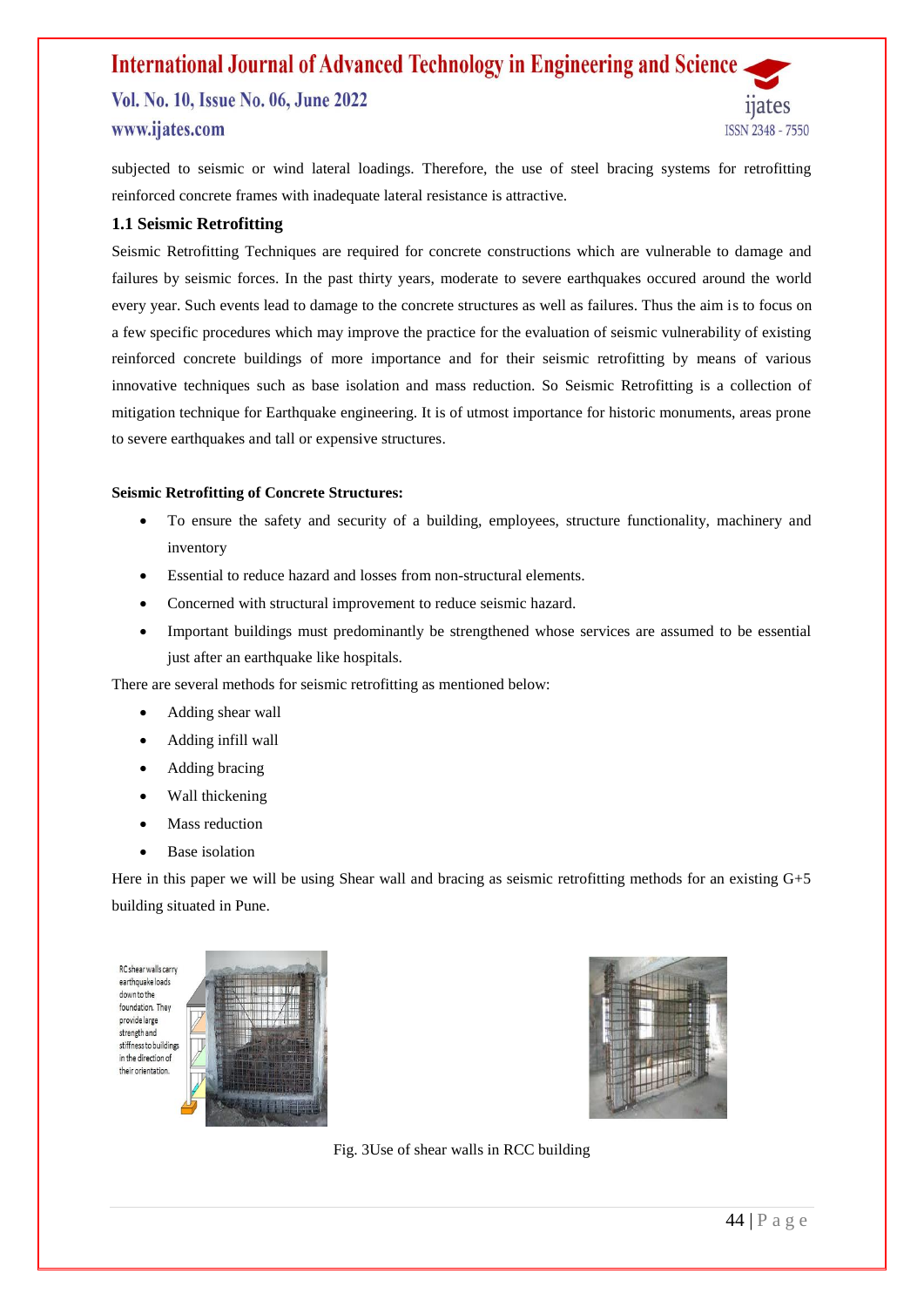Vol. No. 10, Issue No. 06, June 2022 www.ijates.com





Fig 4: Use of Bracings in RCC building

#### II. **RELATED WORK**

**Adrian Fredrick C. Dyaa and Andres Winston C. Oretaaa (2015)** [1] have studied the Seismic vulnerability assessment of soft story irregular buildings using pushover analysis. Upon analysis of the modelling results for the soft story building, they have concluded that the main cause for soft story buildings to be more susceptible to earthquakes is the localization of seismic forces. Though the total demand on the building is smaller due to the increased height, uneven demands on the areas of the building results to a local hazard. The forces are concentrated on the segment of the building where there is a reduction in stiffness which is at the location of the soft story. This can be observed through the development of the plastic hinges, the story drift of the buildings, as well as the design. These seismic parameters show a localization of seismic demand.

**Benavent-Climent and S. Mota-Páez (2017)** [2] investigated a solution for the seismic upgrade of existing reinforced concrete frames with open first story and masonry infills at the upper stories. It combines the addition of hysteretic dampers with the strengthening (if necessary) of the columns of the first story. They concluded that the probability of having first story drifts larger that the target drift is very low (13%), and in no case the target drift was exceeded by more than 20%. The maximum shear forces in the upper stories predicted with the proposed formulae coincides approximately with the upper bound of the responses obtained from the time history analyses. The residual drift at the first story is less than 0.05% for 83% of the ground motions.

**Seyed Bahram Beheshti Aval et. al. (2017)** [3]investigated the efficiency of two types of rehabilitation methods based on economic justify cation that can lead to logical decision making between the retrofitting schemes. Among various rehabilitation methods, concentric chevron bracing (CCB) and cylindrical friction damper (CFD) were selected. The performance assessment procedure of the frames is divided into two distinct phases.They concluded that that the retrofit of a deficient building constructed according to outdated guidelines with brace and cylindrical friction dampers decreases the damage potential at a specific level of seismic intensity for both IO and CP performance levels. Comparing the two retrofitting schemes at the IO level demonstrate significant improvement, but the behavior of the building equipped with CFD has a more substantial effect at the CP level which leads to better seismic performance in terms of collapse probability, mean annual frequency, and expected annual losses. Decreasing the structural period leads to seismic hazard enhancement, and therefore by considering different site hazard characteristics, distinct outcomes will be obtained. In buildings retrofitted with braces at the CP level, when compared with bare frames, the collapse potential increases.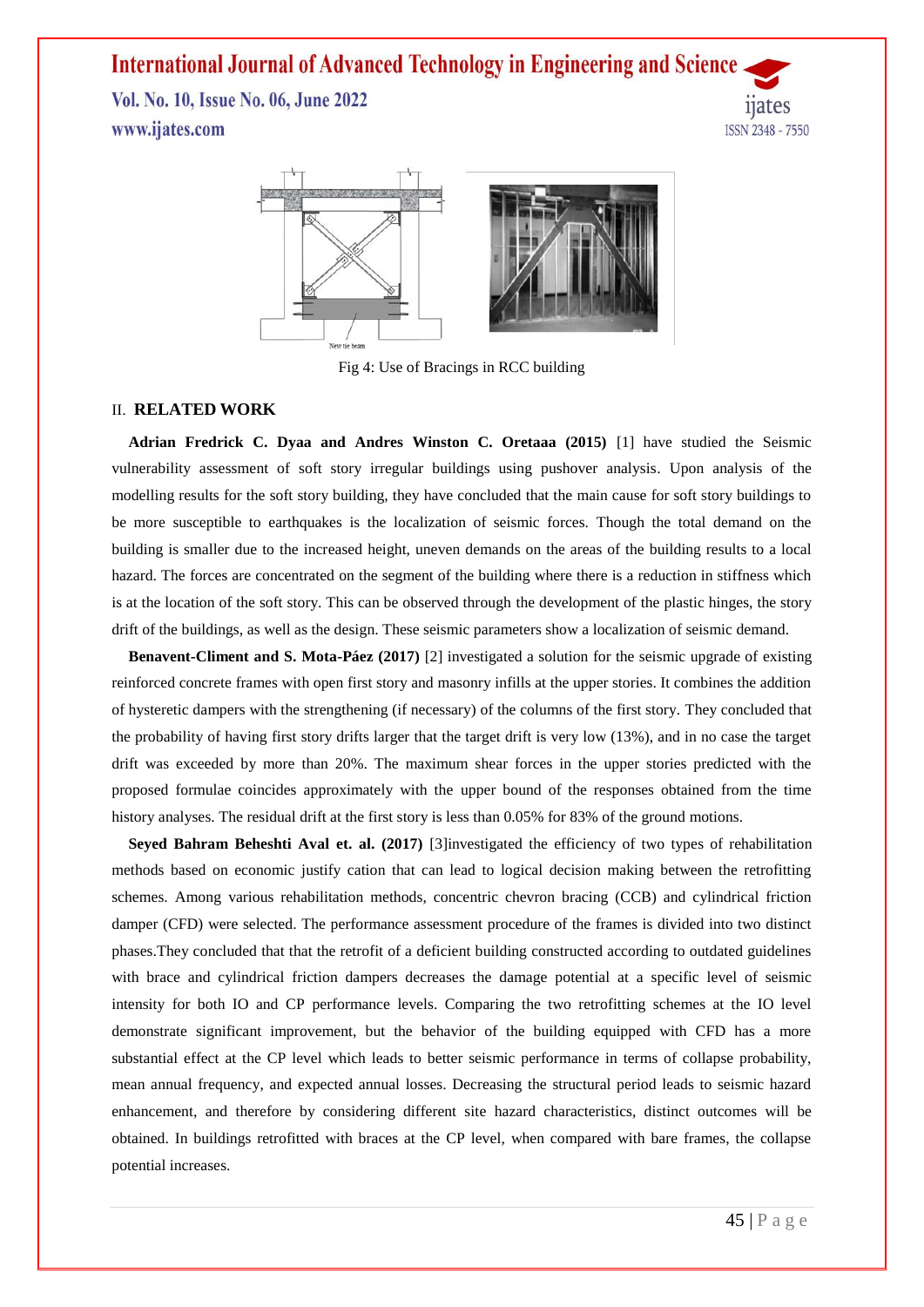#### **International Journal of Advanced Technology in Engineering and Science** Vol. No. 10, Issue No. 06, June 2022 *nates* www.ijates.com ISSN 2348 - 7550

**Rahul Ghosh and Rama Debbarma (2017)** [4] attempted to evaluate the seismic performance of setback structures resting on plain ground as well as in the slope of a hill, with soft storey configuration. The analysis has been performed in three individual methods, equivalent static force method, response spectrum method and time history method and extreme responses have been recorded for open ground storeyed setback building.Orthogonal movement under unidirectional force has been recorded for the setback buildings. These structures also reflect differential movement of either sides of the structure, as the taller side moves more than the shorter side along the direction of force. Due to the variation of mass, stiffness and geometry of the setback building, the twisting of the structure also takes place. The columns of the setback buildings at the higher level of the slopes are subjected to higher bending moments; so, special measures should be taken during theirdesign and construction.

**F. Hejazi et. al.(2011)**[5]studied the occurring of soft at the lower level of high rise buildings subjected to earthquake. Also has been tried to investigate on adding of bracing in various arrangements to structure in order to reduce soft story effect on seismic response of building.Result showed that a bracing will only makes a different result for the storey that equipped with bracing. The horizontal and vertical movements of building which bracing installed in most bays are much reduced during earthquake compare with other models. So it shows that the use of bracing is effectively reduced effect of soft story on structure response in earthquake excitation. In the other hand, vulnerability level of existing multi-storied buildings is assess by analysis of different arrangement of bracing on building and it helped for retrofitting of structure on consider level of operation and safety with minimum requirements.

 **T. M. Prakash et al. (2018) [6]** analyzed RCC building with soft story at different location. Linear dynamic analysis (Response spectrum analysis) in ETABS software was carried out. Different seismic parameters like time period, story shear, story displacement and story drift were checked. For that, G+14 (Reinforced cement concrete) RCC model was selected. Comparison of single soft storey at different locations in the building was developed and it was found that the earthquake response was maximum in the model with soft storey at ground floor and minimum in the model with soft storey at the top floor. From this one can say that the top soft storey will absorb more energy which results in the reduction of Earthquake response of the building. Story shear is around 30% more in soft story case as compared to without soft story and story drift is around 50% more as compared to without soft story case.

#### **Objectives of investigation:**

- 1. To perform the equivalent static analysis on existing building at Pune.
- 2. To check the strength of existing building by comparing design results with actual results.
- 3. To assess the best suitable retrofitting method by adding shear wall and bracing in existing building.

#### **III. MODELLING**

- No of stories: S+4
- Story height: 3.65m at stilt, 3.048 above
- Reponses reduction factor:5
- Importance Factor:1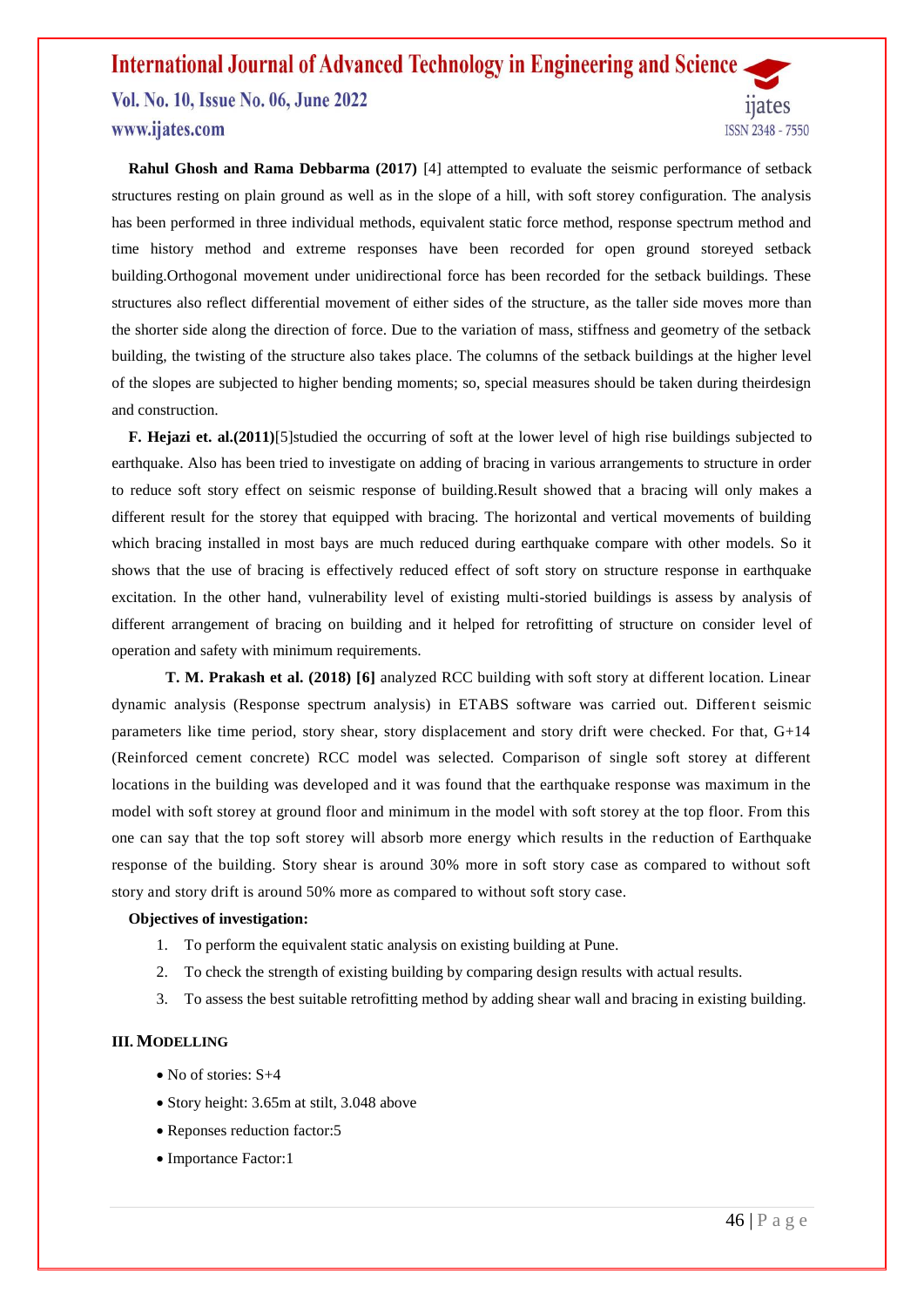Vol. No. 10, Issue No. 06, June 2022 www.ijates.com

11ates **ISSN 2348 - 7550** 

- Soil Type: Medium
- Time period as per : 0.09\*h/sqroot(d) as per IS:1893 2016





#### **IV. RESULTS AND DISCUSSIONS**

All models are first analysed by equivalent static analysis and results of story drift, maximum lateral displacement, base shear has been compared for performance of the structure. Also design and analysis of floating column area has been compared for performance of the structure.





 $(a)$  (b) Fig. 6: Plan of building in AutoCAD (a) Building with soft story and floating column at corner and Floating column directly supported on beam (b) Building with soft story and floating column at corner and Floating column with bracing connected at middle of lower story column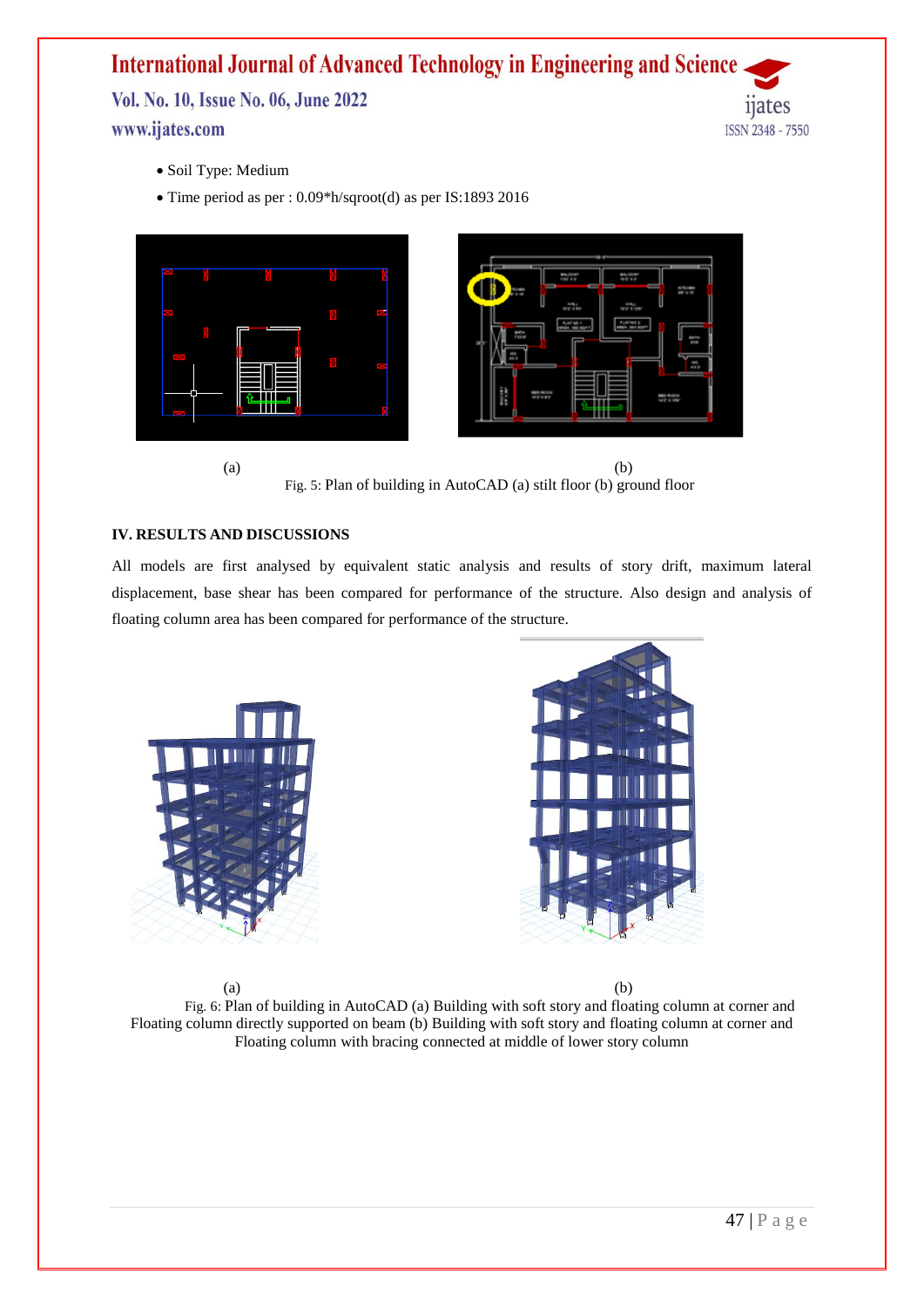Vol. No. 10, Issue No. 06, June 2022 www.ijates.com







 $(a)$  (b) Fig. 7: Plan of building in AutoCAD (a) Building with soft story and floating column at corner and Floating column with bracing connected at bottom oflower story column (b) Building with soft story and floating column at corner and with shear wall





Fig. 8:area of the building considered for analysis in all cases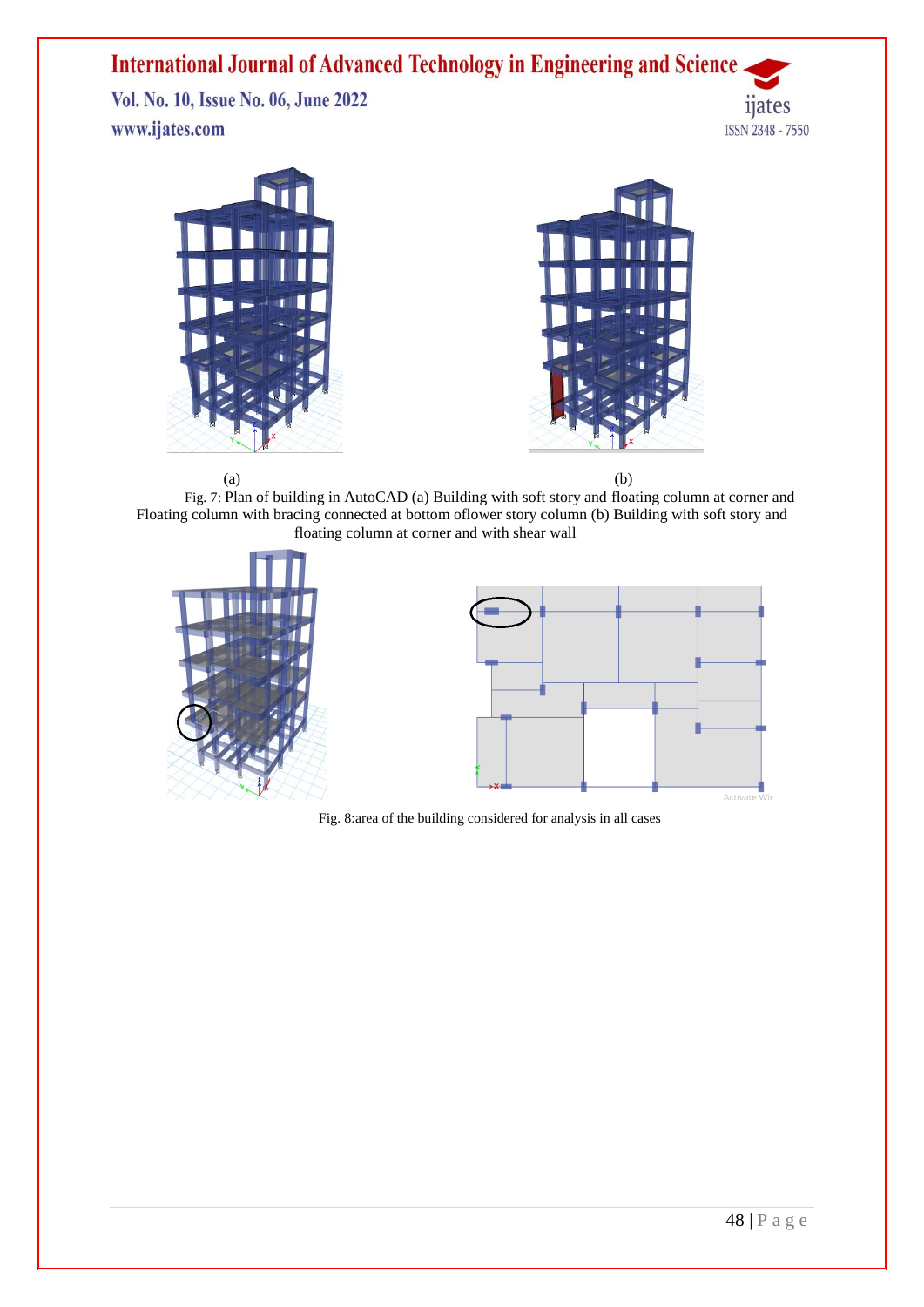Vol. No. 10, Issue No. 06, June 2022 www.ijates.com





**Maximum Drift in Y direction** 



With coll/ithn relatin/ithelshiesings/vihlesbutesillest.gopidal: teef lead by tool

Fig. 9 Variation of maximum story drift for various cases in  $X & Y$  direction

From Figure 9 it is found out that, the value of maximum story drift in X direction increases to around 17-18% with shear wall case as compared to floating column resting directly on beam and decreases by 4-5% by using bracing with floating column. Similar results were observed in Y direction also.





With column celstiniides the simplicit state and at appealed telephone when

Fig. 10 Variation of maximum lateral displacement for various cases in X & Y direction

From Figure 10 it is found out that, the value of maximum lateral displacement in X direction increases to around 4-5 % with shear wall case as compared to floating column resting directly on beam and decreases by 2-3% by using bracing with floating column. Similar results were observed in Y direction also.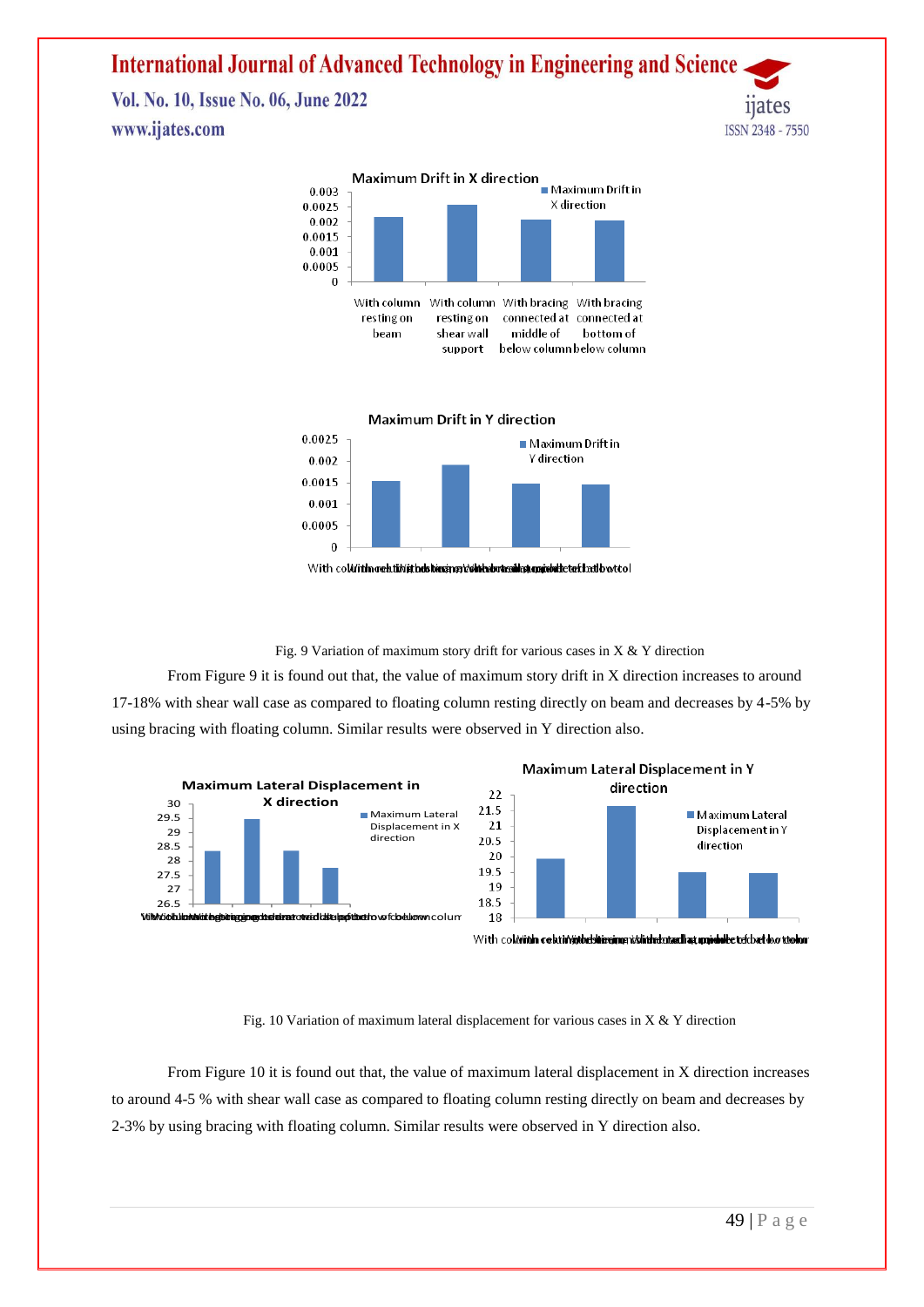Vol. No. 10, Issue No. 06, June 2022 www.ijates.com



#### Maximum Base shear in Y direction

11ates

**ISSN 2348 - 7550** 



With collith no ballished brahimanished barteidd sonirleld enf behautoch mith

Fig. 11 Variation of base shear for various cases in  $X & Y$  direction

From Figure 11 it is found out that, the value of base shear doesn't change much for all cases, there is a slight increase in base shear due to increase in seismic weight of the structure.







Fig.12 Variation of Maximum Moments and area of steel in beam with floating column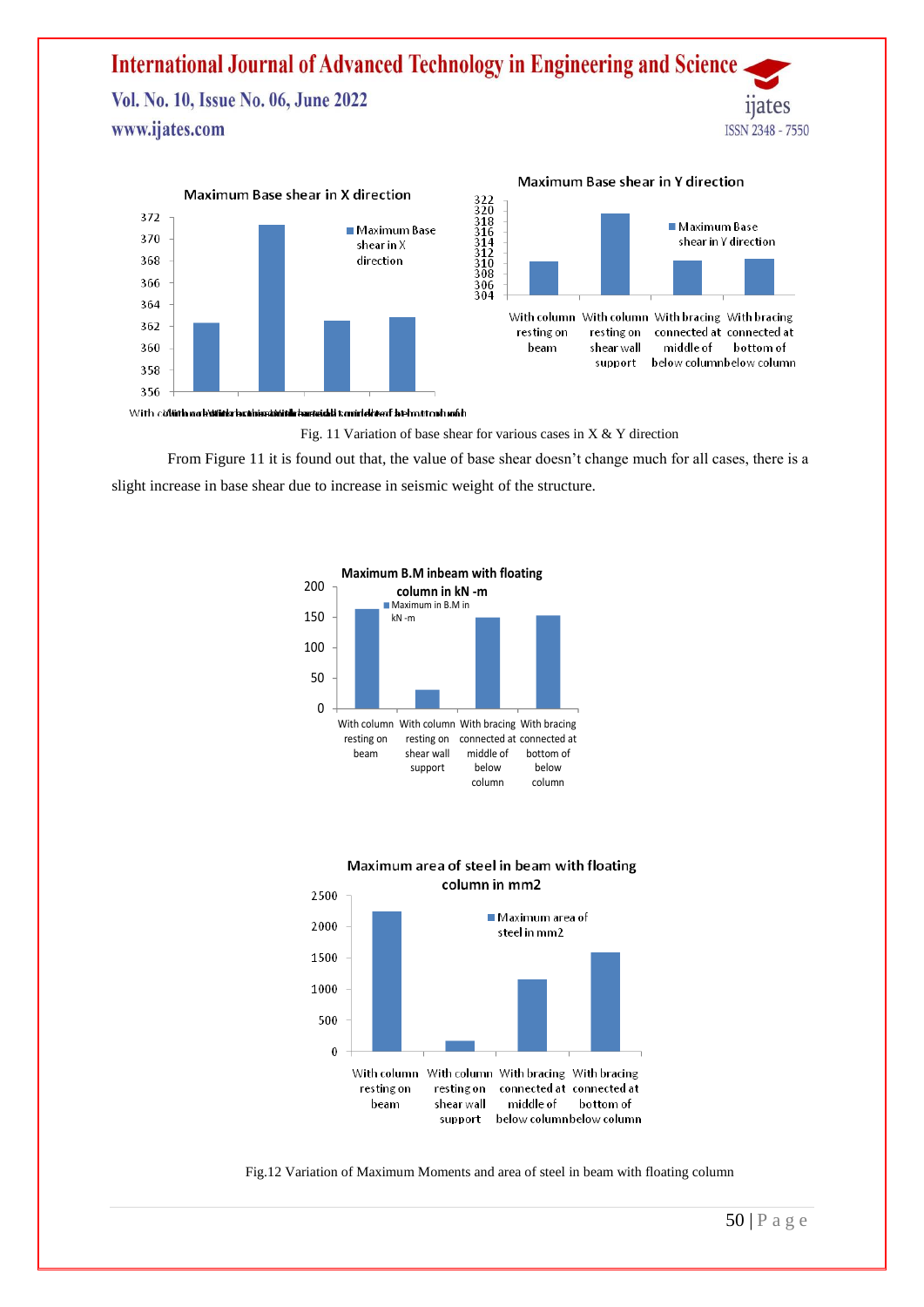## **International Journal of Advanced Technology in Engineering and Science** Vol. No. 10, Issue No. 06, June 2022 www.ijates.com **ISSN 2348 - 7550**

From Figure 12 it is found out that, the value of maximum moment in beam with floating column is maximum when floating column is directly resting on beam case as moment of floating column is directly transferredthrough beam and also area of steel required in that is maximum and is failing in design.



Maximum Axial Force in column supporting floating column in kN

#### Maximum area of steel in column supporting floating column in mm2

middle of

below columnbelow column

bottom of

shear wall

support

beam



With coluvith reedting inte beinging of with the dual integridate at Ebleit blootstam of bel

Fig.13 Variation of Maximum axial force and area of steel in column supporting floating column

From Figure 13 it is found out that, the value of maximum axial force in column supporting floating column is maximum when floating column is when floating column is connected to base of bottom column through bracings case as moment of floating column is directly transferredthrough bracing in column below and also area of steel required in that is maximum in this case.

#### **V. CONCLUSION**

After studying the existing building with different retrofitting methods, we concluded that strengthening of existing building after construction is a complex procedure, we need comprehensive analytical study as well site execution to increase the strength of existing structure. Use of bracing from floating column to mid of column below decreases the drift and lateral displacement of the building and area of steel in below column is less as compared to other cases. Alsoafter adding a shear wall at that location supporting floating column which can